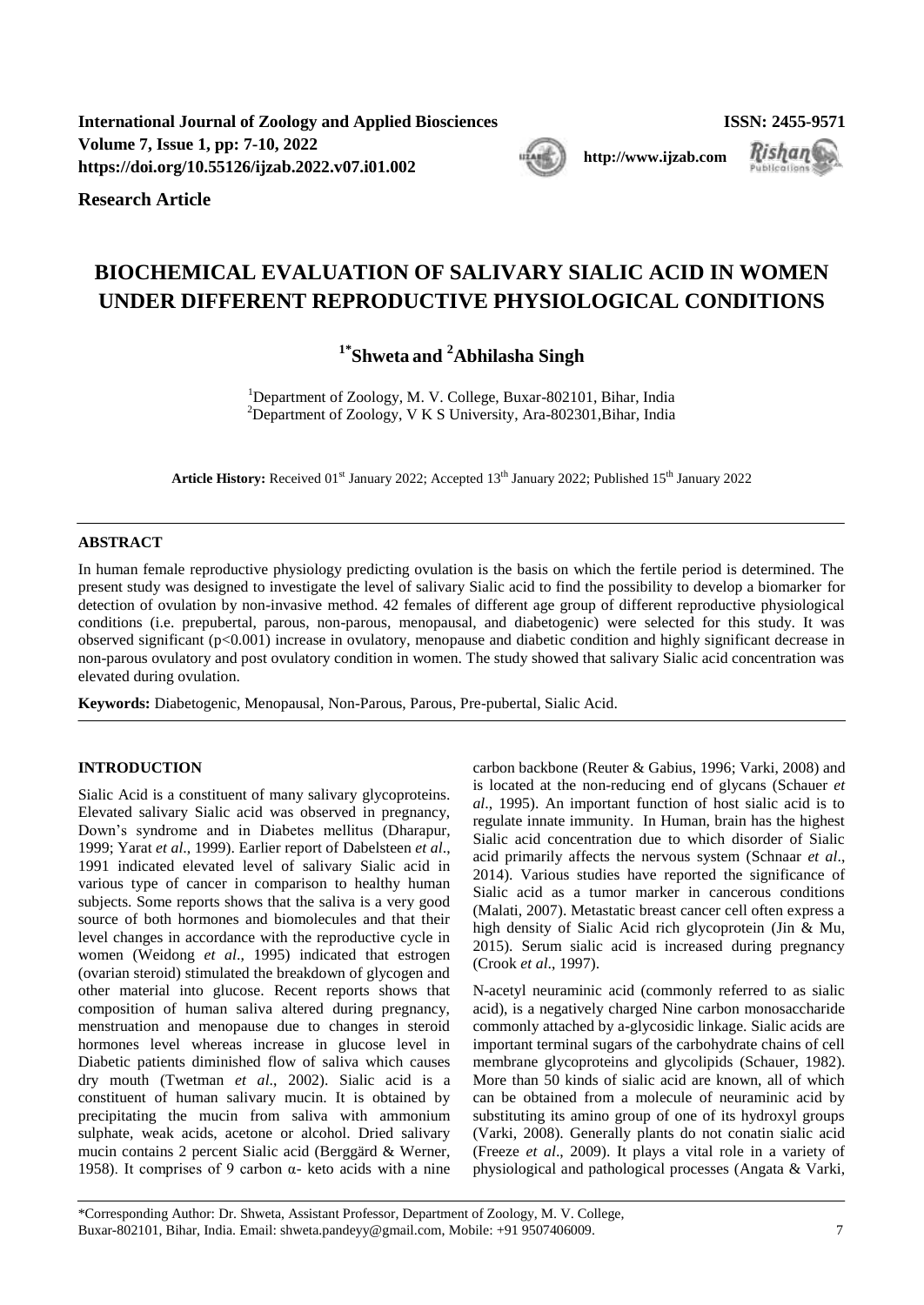2002). It indicates that salivary hypofunctions to oral infections such as caries and periodontitis might be responsible for concentration of Sialic acid in saliva of diabetic women [\(Twetman](#page-3-2) *et al*., 2002)[. Lemay](#page-3-10) *et al*., 1982 reported that a significant increase in circulating estradiol concentration occur in normal menstruating women one week before the LH surge. Sialic acid causes an impairment of cell maturation [\(Annunziata](#page-2-6) *et al*., 1983). Elevated plasma Sialic acid concentration is strongly related to the presence of complications in Type 1 diabetes [\(Crook](#page-2-7) *et al*., [1993\)](#page-2-7). In Type 2 diabetes the circulating Sialic acid concentration is elevated [\(Crook](#page-2-7) *et al*., 1993).

## **MATERIALS AND METHODS**

#### **Collection of Samples**

Unstimulated whole saliva was collected from 42 women and ovulation was detected. Samples were divided into five categories; as prepubertal (7-9 years), pre- ovulatory phase (6-12 days), ovulatory phase (13-14 days), post-ovulatory phase (15-26 days), and menopause (above 45 years). Saliva was collected in morning. Subjects were requested not to consume food or drink at least 2 hrs. prior to the collection. Saliva was collected by spitting method into a sterile labeled container placed on ice and then stored at - 20˚C and centrifuged at 4˚C at 4000rpm for 45 mins. The supernatant was transferred into tube and sealed with paraffin dried in evacuator and stored at -20˚C.

#### **Biochemical assay**

Each sample was subjected to evaluation of the Sialic Acid. Salivary Total protein was estimated by means of [\(Lowry](#page-3-11) *et al*[., 1951\)](#page-3-11). The data obtained was subjected to a statistical analysis.

## **RESULTS AND DISCUSSION**

The results revealed that a highly significant decreased level of sialic acid is observed in parous pre-ovulatory phase and highly significant increased level of Sialic Acid in saliva of Ovulatory and decreased in saliva of postovulatory phase in comparison to prepubertal condition might due to lower activity of gonadotropin hormones in prepubertal condition and active ovarian steroidogenesis activity due to active gonadotropic effect (Figure 1).

**Table 1**. Parous and Non-parous ovulatory might be due to its estrogen depending in saliva.

| S. No.         | Name of different conditions with symbols | Level of sialic Acid (mg/dl) mean $+$ | P-Value                    |
|----------------|-------------------------------------------|---------------------------------------|----------------------------|
|                |                                           | SE of 5 samples                       |                            |
| $\mathbf{1}$   | Pre pubertal $-(a)$                       | $11.31 \pm 0.07$                      |                            |
| $\overline{2}$ | Parous                                    |                                       | a to $b - (p<0.02)$ S,     |
|                | I.<br>Pre ovulatory $-(b)$                | $10.73 \pm 0.15$                      | a to $c - (p<0.001)$ HS,   |
|                | II.<br>Ovulatory $-$ (c)                  | $42.57 + 0.24$                        | a to $d - (p<0.001)$ HS    |
|                | Post ovulatory- $(d)$<br>III.             | $8.64 \pm 0.10$                       | ato e $-(p<0.001)$ HS      |
|                |                                           |                                       | a to $f - (p<0.001)$ HS    |
|                |                                           |                                       | a to $g - (p<0.001)$ HS    |
| 3              | Non-parous                                |                                       |                            |
|                | Ι.<br>Pre ovulatory-(e)                   | $9.57 + 0.19$                         | b toe- $(p<0.001)$ HS      |
|                | II.<br>Ovulatory-(f)                      | $31.30 + 0.22$                        | c to f- $(p<0.05)$ S       |
|                | Post <i>ovulatory-(g)</i><br>Ш.           | $7.27 + 0.09$                         | d to $g - (p < 0.001)$ HS  |
| 4              | $Menopausal-(h)$                          | $19.23 \pm 0.52$                      | a to $h - (p<0.001)HS$     |
|                |                                           |                                       | b to $h - (p < 0.001)$ HS  |
|                |                                           |                                       | c to $h - (p < 0.001)$ HS  |
|                |                                           |                                       | d to $h - (p<0.001)HS$     |
|                |                                           |                                       | e to $h - (p < 0.001)$ HS  |
|                |                                           |                                       | f to $h - (p<0.001)$ HS    |
|                |                                           |                                       | g to $h - (p < 0.001)$ HS  |
| 5              | Diabetogenic $-i$                         | $16.57 \pm 0.15$                      | a to i- $(p<0.001)$ HS,,   |
|                |                                           |                                       | b to $i - (p < 0.001)$ HS. |
|                |                                           |                                       | c to i $-(p<0.001)HS$      |
|                |                                           |                                       | d to i $-(p<0.001)$ HS     |
|                |                                           |                                       | e to i – $(p<0.001)$ HS    |
|                |                                           |                                       | f to i $-(p<0.02)S$        |
|                |                                           |                                       | g to $i - (p<0.02)S$       |
|                |                                           |                                       | h to $i - (p<0.01)$ HS     |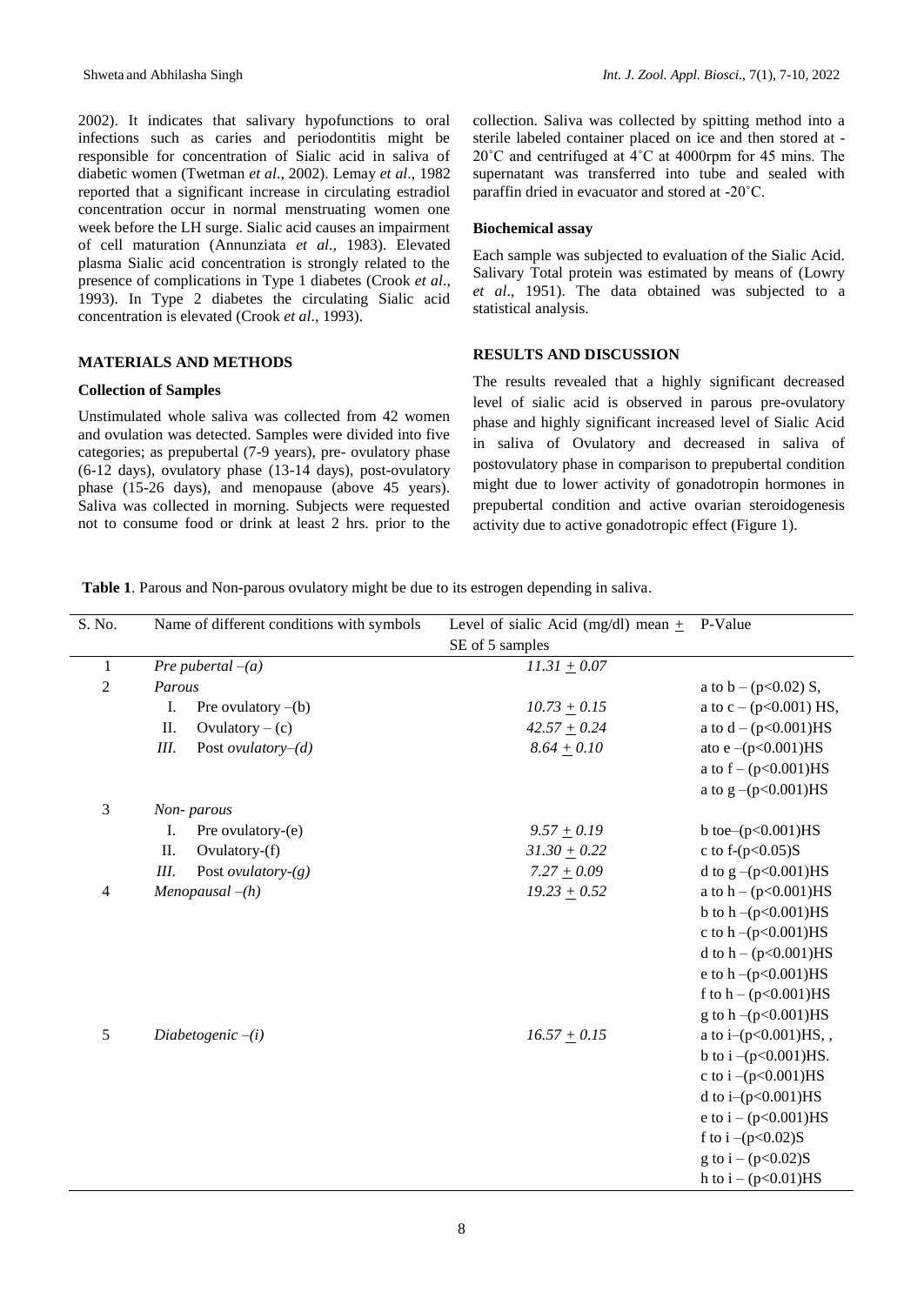

**Figure 1**. Hormones in prepubertal condition and active ovarian steroidogenesis activity due to active gonadotropic effects.

The decrease in Sialic acid concentration during the preovulatory phase has been observed both in human cervical remarkable cyclic variations usually with the high concentration around ovulatory period. Decrease in Sialic acid concentration during the pre-ovulatory phase has been observed both in human cervical mucus and human whole saliva [\(Oster & Yang, 1972\)](#page-3-12). But highly significant decreased Sialic acid concentration in saliva of non-parous, preovulatory, ovulatory and postovulatory phase of menstrual cycle than parous phase of menstrual cycle might be an indication of disturbed gonadal hormone release. In menopausal condition the saliva concentration of Sialic acid showed a highly significant increase than prepubertal condition but highly increased concentration than parous and non-parouspreovulatory and decreased concentration than parous& non-parous ovulatory might be due to its estrogen depending in saliva (Table1). In diabetogenic women highly significant increased concentration than menopausal but increased and decreased concentration in comparison to parous & non-parous phase of menstrual cycle might have been due to the deregulation of metabolic activity during diabetic condition.

# **CONCLUSION**

This study concluded that saliva –specific carbohydrates (i.e. Sialic acid) in the ovulatory saliva makes the possibility to develop a biomarker for detection of ovulation by non-invasive method.

## **ACKNOWLEDGMENTS**

Authors are thankful to the Head, Department of Zoology and Principal, H. D. Jain College, Ara for providing

laboratory facilities and Apollo pathological Lab, Ara for sample collection.

## **REFERENCES**

- <span id="page-2-5"></span>Angata, T., & Varki, A. (2002). Chemical diversity in the sialic acids and related α-keto acids: an evolutionary perspective. *Chemical Reviews, 102*(2), 439-470.
- <span id="page-2-6"></span>Annunziata, P., Federico, A., D'Amore, I., Corona, R., & Guazzi, G. (1983). Impairment of human brain development: glycoconjugate and lipid changes in congenital athyroidism. *Early Human development, 8*(3-4), 269-278.
- <span id="page-2-2"></span>Berggärd, I., & Werner, I. (1958). The Carbohydrate Contsituents of Huma Saliva. *Acta Odontologica Scandinavica, 16*(1), 43-50.
- <span id="page-2-3"></span>Crook, M., Constable, S., Lumb, P., & Rymer, J. (1997). Elevated serum sialic acid in pregnancy. *Journal of Clinical Pathology, 50*(6), 494-495.
- <span id="page-2-7"></span>Crook, M. A., Tutt, P., Simpson, H., & Pickup, J. C. (1993). Serum sialic acid and acute phase proteins in type 1 and type 2 diabetes mellitus. *Clinica Chimica Acta, 219*(1-2), 131-138.
- <span id="page-2-1"></span>Dabelsteen, E., Clausen, H., & Mandel, U. (1991). Aberrant glycosylation in oral malignant and premalignant lesions. *Journal of Oral Pathology & Medicine, 20*(8), 361-368.
- <span id="page-2-0"></span>Dharapur, M. (1999). Glycosylated proteins in body fluid and their clinical applications. *Karnataka University,Dharwad for award of PhD pp 97-112*.
- <span id="page-2-4"></span>Freeze, H. H., Elbein, A., & Varki, A. (2009). Essentials of glycobiology. *by Varki A., Cummings RD, Esko JD,*